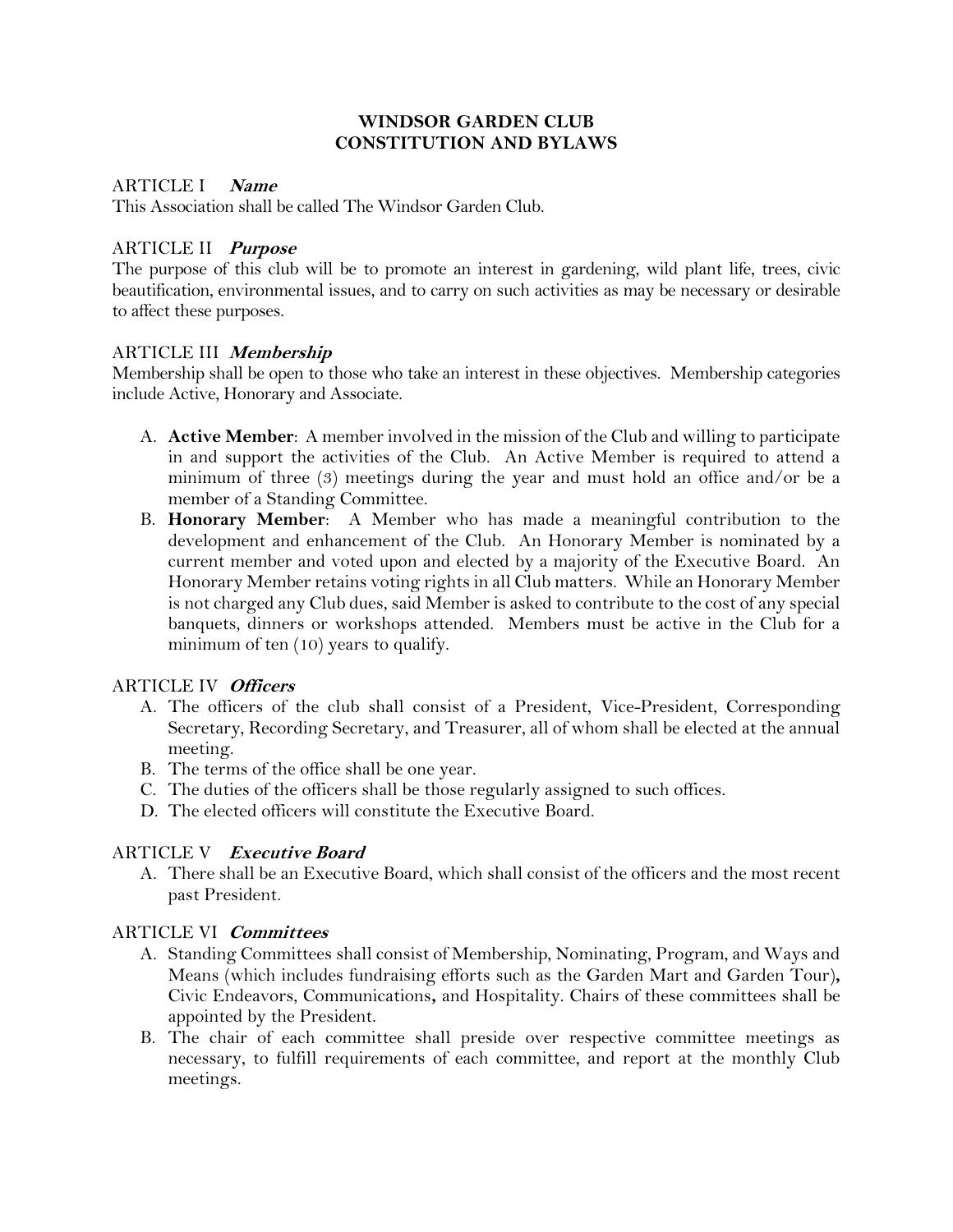### ARTICLE VII **Meetings**

- A. The Club shall ordinarily hold meetings on the second Monday of each month, February through December, with the exception of May, when the meeting will be held on the Monday occurring immediately before the Garden Mart. There is no meeting in January. June, July and August meetings are optional. *Dates could change due to religious or national holidays.*
- **B.** The annual meeting will be held on the second Monday in April.
- C. The Officers elected at the Annual Meeting assume duties June 1st.

## ARTICLE VIII **Bylaws and Constitution**

- A. The Club may adopt any Bylaws which do not conflict with the Constitution.
- B. The Constitution and Bylaws may be amended at any meeting of the Club by a two-thirds vote of the members present; such proposed amendments having been mailed to the membership prior to the meeting.
- C. The Bylaws may be altered or amended under the same conditions as the Constitution.

### ARTICLE IX **Funds**

- A. Dues are payable by June 1st of each year. Any Member in arrears as of August 1st shall be considered delinquent and may be removed from the Membership at the discretion of the Board.
- B. No profits shall proceed to any officer, director, or member of the Windsor Garden Club.
- C. Any appropriation over \$100.00, with the exception of Program Committee expenses, must be voted upon at a monthly membership meeting, at which twenty per cent of the paid membership must be present.
- D. Any appropriation under \$100.00, with the exception of general operating expenses, must be approved at a general membership meeting or by the Executive Board. Any appropriation of \$500 or more must be discussed one (1) month prior to a vote at a monthly meeting.

## ARTICLE X **Dissolution**

.

A. In the event of dissolution, the net assets, after payment of debts, will proceed to an organization holding a valid tax exemption permit issued by the State Tax Commissioner, as determined by the membership. Such distribution must be restricted to organizations supporting and carrying out the purposes or guidelines outlined in Article II.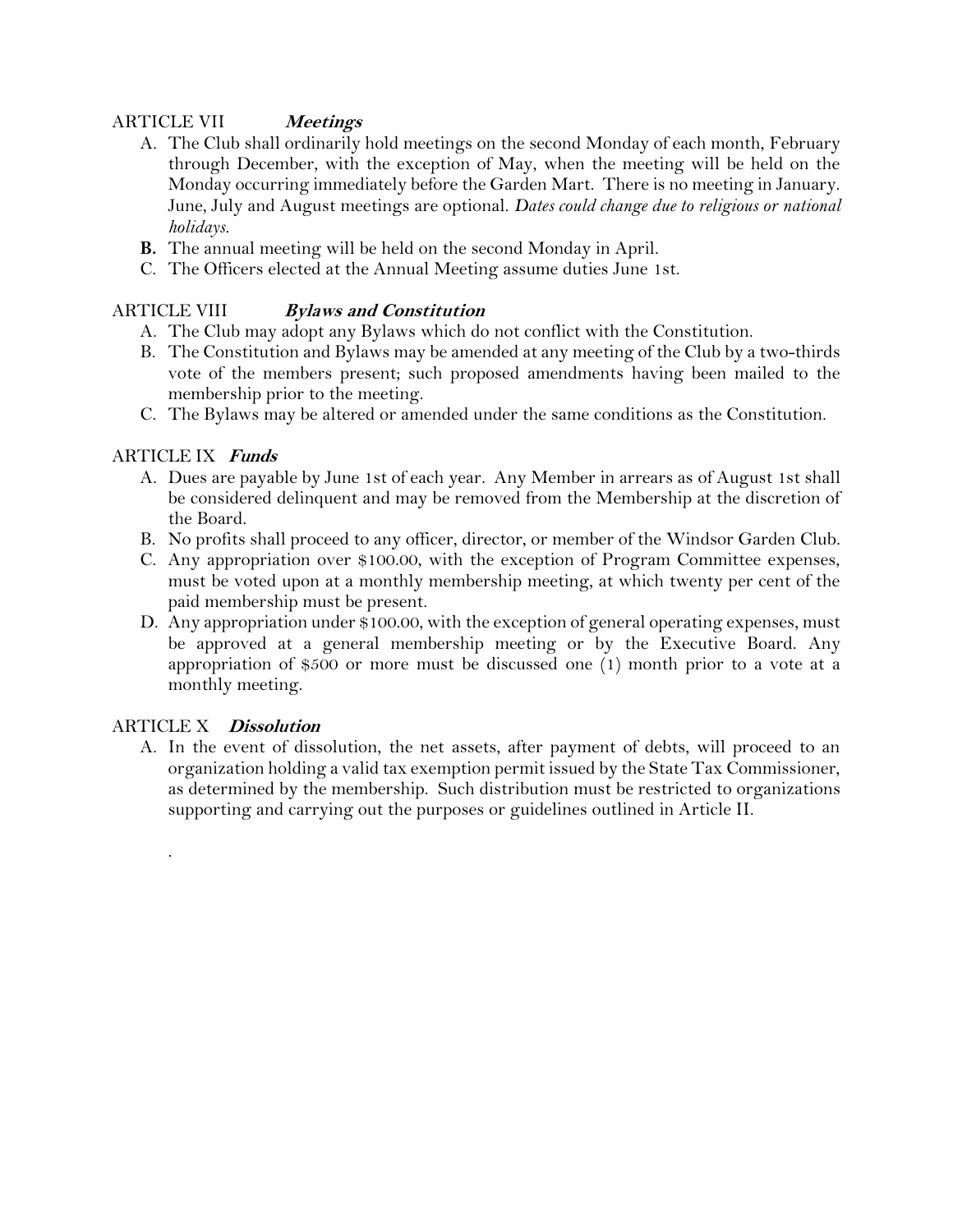## **DUTIES OF THE OFFICERS AND COMMITTEE CHAIRS OF THE WINDSOR GARDEN CLUB**

## **PRESIDENT**

- 1. Preside over and maintain order during meetings of the Windsor Garden Club.
- 2. Call and preside over at least 2 (two) executive board meetings per year.
- 3. During the month of April, reserve meeting space of the upcoming year.
- 4. Serve as ex officio member of all standing committees.
- 5. Coordinate the development and publishing of the yearly membership booklet. Arrange for cover artist, printing, and distribution.
- 6. Draft article for publication in each Earthworm.
- 7. Oversees Ways and Means (all fundraising committees Garden Mart, Garden Tour, etc.)
- 8. Maintain responsibility for PO Box key and gavel.
- 9. Retrieve and distribute mail from the PO Box in a timely manner.
- 10. Promote interest in horticulture.

### **VICE PRESIDENT**

- 1. Serve as Chair of Program Committee, which should meet in April to plan the programs for the following season.
- 2. In the absence of the President, assume all duties and responsibilities of the office of the President.
- 3. Introduce speakers.
- 4. Serve as member of the Garden Mart Committee.
- 5. Arrange special events, i.e. garden visits, field trip, etc.
- 6. Purchase gift of appreciation for outgoing President.

## **CORRESPONDING SECRETARY**

- 1. Prepare all correspondence for the Windsor Garden Club.
- 2. Send get-well wishes to ill members and condolence cards to families of deceased members.

## **RECORDING SECRETARY**

- 1. Take minutes of meeting, prepare minutes in written form and present to members of the club at the following monthly meeting.
- 2. Maintain minutes of all meetings for historical preservation.

## **TREASURER**

- 1. Promptly pay all invoices.
- 2. Balance checkbook and report financial status to the membership at monthly meetings.
- 3. In concert with President, retrieve mail from PO Box.
- 4. Provide "set-up" money at the Garden Mart, make periodic pick-ups and deposits, collect all money at the conclusion of the Garden Mart.
- 5. Prepare final accounting report of income from the Garden Mart, Garden Tour, and any other fundraising endeavors.
- 6. An annual audit will be conducted by members of the Executive Board.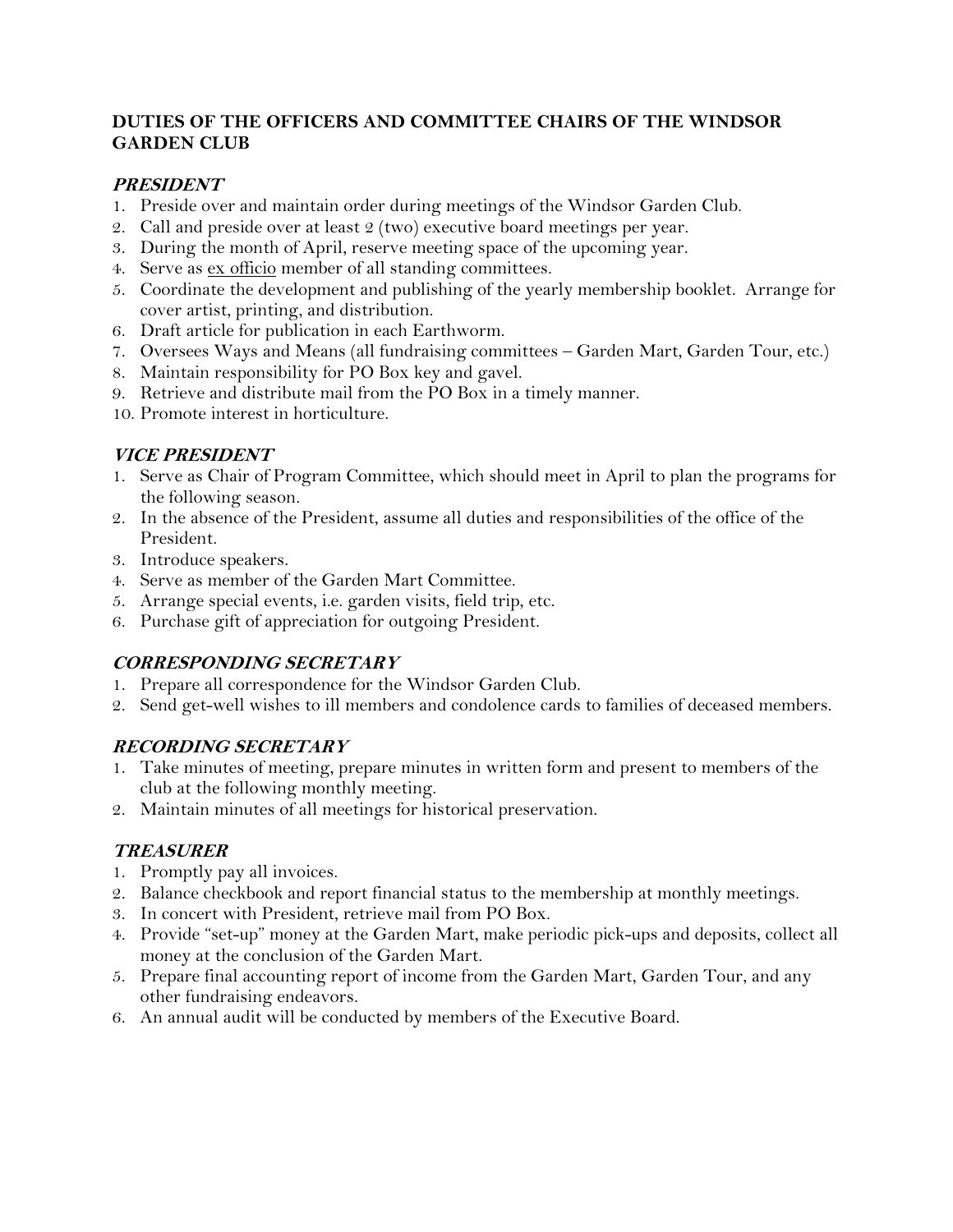# **GARDEN MART CHAIR(S)**

- 1. Form committee consisting of at least six (6) members, one of which will be the Vice President.
- 2. Confirm site and reserve the site for Garden Mart through the Town Hall.
- 3. Call and preside over two (2) committee meetings.
- 4. Arrange for Garden Mart tables by follow up request with Windsor Parks & Grounds as noted on Town of Windsor Permit.
- 5. Coordinate with publicity chair for posters & wooden sign announcing date of Garden Mart.
- 6. Acquire trays/boxes for customer purchases.
- 7. Bring aprons to Garden Mart.

# **GARDEN TOUR CHAIR**

- 1. A biannual (every two years) event shall be held to raise funds to support WGC activities.
- 2. Form committee consisting one of which shall be the Executive Board member.
- 3. Work with
	- a. committee and other WGC members to determine at least eight (8) sites, of which half should be non-WGC member gardens.
	- b. President and Treasurer to coordinate revenue and expense receipt, entry, and tracking
	- c. Communications team to ensure inclusion of event on website, social media, and press
- 4. Share garden tour host contact info with the Executive Board, Membership Chair(s), and Communication Committee as hosts receive a gratis one-year WGC membership.
- 5. Engage WGC members
	- a. to assist in selling tickets.
	- b. to assist at each garden tour site.

# **HOSPITALITY CHAIR(S)**

- 1. Assure that staples are on hand, i.e., sugar, paper goods, coffee, tea.
- 2. Fill in monthly hosts about what to provide. Provide milk (or non-dairy), refreshments, and set up and clean up. Set up includes setting the table, making coffee, providing and plating refreshments and table decorations. Clean up includes washing the coffee pot and any dishes used and assuring that all furniture is returned to the proper place.
- 3. Arrange for special holiday refreshments.

# **MEMBERSHIP CHAIR**

- 1. Collect dues in conjunction with Treasurer.
- 2. Update membership list.
- 3. Distribute membership booklets.
- 4. Provide membership updates to the Earthworm Editor and to Website Chair.
- 5. Supply nametags for monthly meetings.
- 6. Tally membership attendance.

## **COMMUNICATIONS COMMITTEE**

## **Website**

1. Oversee management of website for the purpose of promoting The Windsor Garden Club.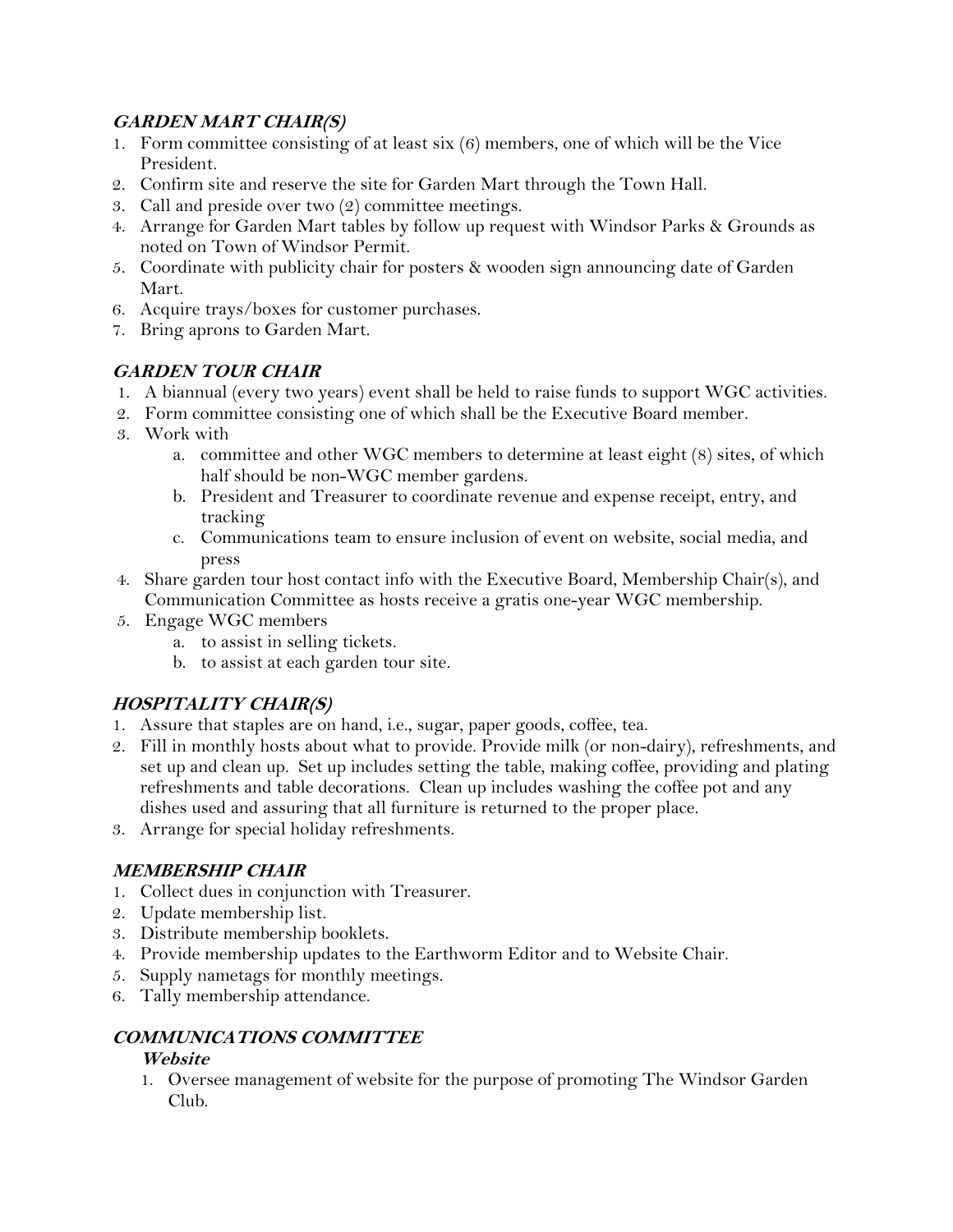- 2. Coordinate with all committee chairs to obtain timely input for website.
- 3. Coordinate with John Waiveris regarding our website for necessary website assistance/fees.

## **Publicity**

- 1. Assure timely notice of upcoming meetings to the following sources:
	- a. Hartford Courant
	- b. Windsor Journal
	- c. Reminder
	- d. WIN TV
	- e. Journal Inquirer
- 2. Advertise special events, i.e. Garden Mart, teas, Garden Tour, etc.
- 3. Coordinate with Garden Mart Chair regarding posters and signage on the Town Green.

## **Earthworm Editor**

- 1. Prepare monthly or quarterly newsletter two (2) weeks prior to upcoming meeting to include:
	- a. Date & time of upcoming meeting(s);
	- b. Speaker and outline of topic to be discussed at meeting(s);
	- c. Message from the President or co-Presidents;
	- d. Upcoming events, i.e. horticulture society meetings, flower shows, garden tours, etc.; and
	- e. Summary of previous meetings.
- 2. Procure labels, arrange for printing, acquire postage and mail newsletter no later than a week before the upcoming meeting.

## **Social Media**

- 1. Prepare and share posts appropriate for WGC members including:
	- a. Upcoming meetings and events
	- b. Horticultural news or interesting facts
	- c. Photos of meetings, events, and gardens
- 2. Encourage WGC submissions of material for posting.
- 3. Encourage new membership.

## **NOMINATING COMMITTEE CHAIR**

- 1. Identify and recruit officers and standing committee chair candidates.
- 2. Prepare slate and call for any additional nominations in March.
- 3. Present to full membership for vote in April.

## **CIVIC ENDEAVORS:**

## **Windsor Historical Society Garden**

- 1. Form committee consisting of at least six (6) members.
- 2. Conduct a site meeting in April to review mission.
- 3. Develop monthly assignments for each committee member to work at the garden, i.e. two members per month May thru September.
- 4. Windsor Historical Society will replace plants as needed in keeping with the historical aspects of the garden.
- 5. Assure correct labeling.